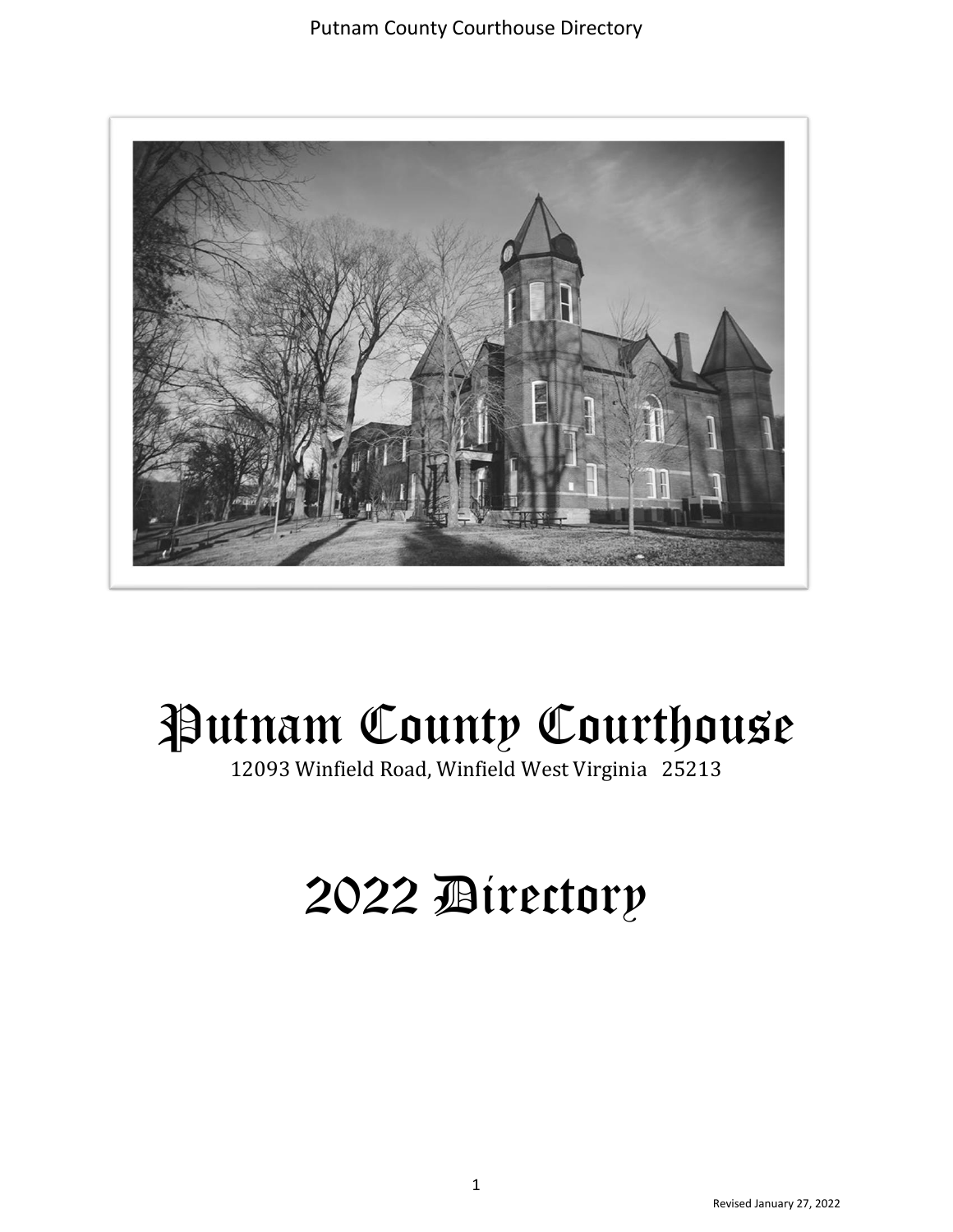| <b>CONTENTS (Alphabetical)</b>            | <b>PAGE NUMBER (S)</b> |
|-------------------------------------------|------------------------|
| Alpha Technologies                        | 12                     |
| <b>Animal Shelter</b>                     | $\overline{4}$         |
| Assessor                                  | $\overline{4}$         |
| <b>Bailiff</b>                            | $\overline{4}$         |
| <b>Building &amp; Grounds</b>             | 5                      |
| <b>Circuit Clerk</b>                      | 5                      |
| Circuit Court 1                           | 5                      |
| <b>Circuit Court 2</b>                    | 5                      |
| <b>County Clerk</b>                       | 6                      |
| <b>County Commission</b>                  | 6                      |
| Day Report Center                         | 6                      |
| <b>EMS</b>                                | 7                      |
| Extensions for transferring calls         | 3                      |
| <b>Family Court</b>                       | 7                      |
| <b>Fire Alarm Instructions</b>            | 13                     |
| <b>Fire Service Board</b>                 | 7                      |
| Garage                                    | $\overline{7}$         |
| Index                                     | 2                      |
| <b>Magistrate Court</b>                   | $\overline{7}$         |
| OES/911                                   | 8                      |
| Planning                                  | 8                      |
| Probation                                 | 8                      |
| Prosecutor                                | 9                      |
| <b>Putnam County Extensions By Office</b> | 12                     |
| <b>Putnam County Outside Agencies</b>     | 12                     |
| Security                                  | 9                      |
| Sheriff - Law                             | $9 - 10$               |
| Sheriff - Law - Civil Process             | 10                     |
| Sheriff - Law - Crime Unit                | 10                     |
| Sheriff - Law - Home Confinement Unit     | 11                     |
| Sheriff - Tax                             | 11                     |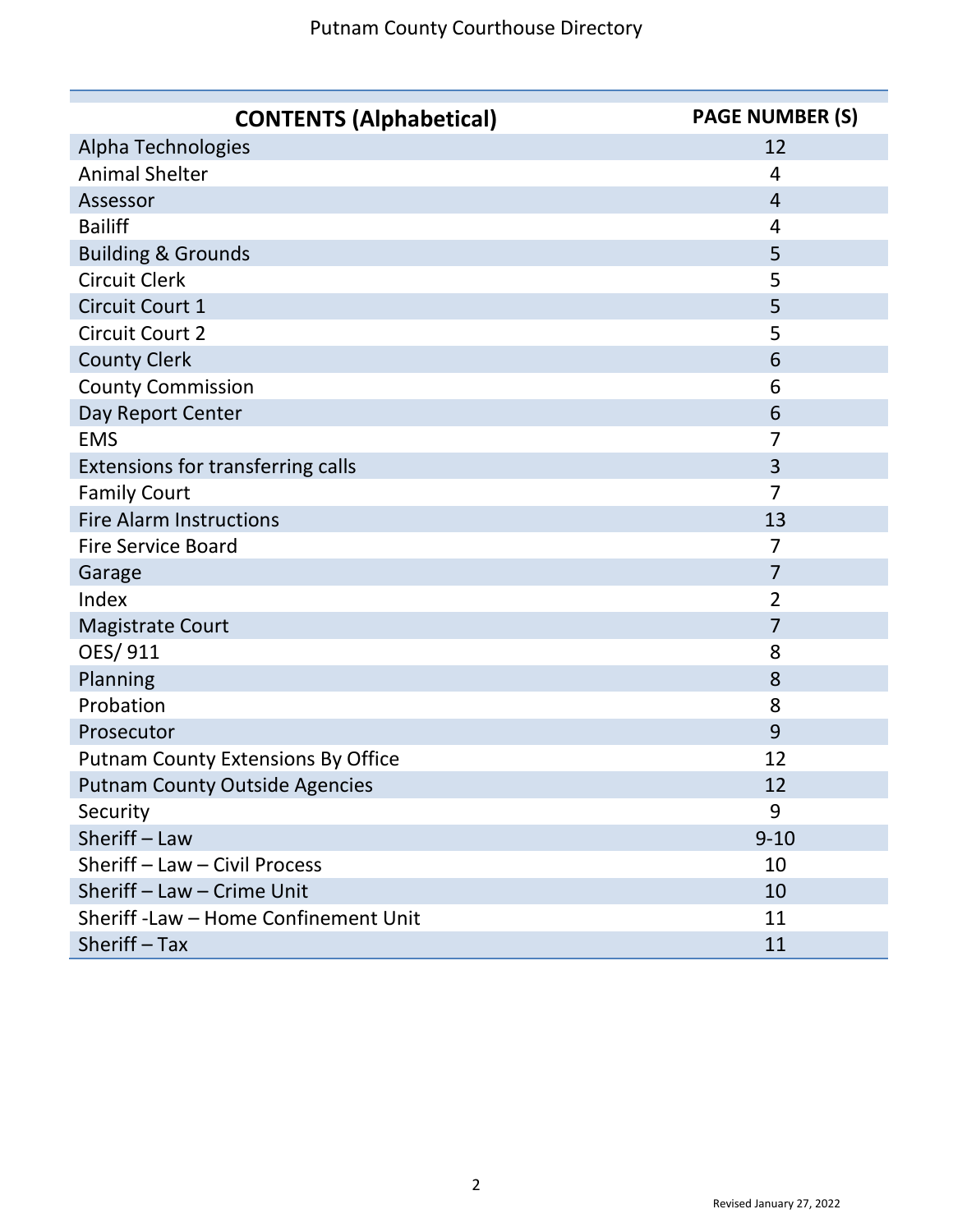#### **EXTENSIONS FOR TRANSFERRING CALLS**

| <b>DEPARTMENT</b>                     |                    | <b>FIRST</b> | <b>LAST</b>     | <b>EXT</b> |
|---------------------------------------|--------------------|--------------|-----------------|------------|
| <b>ASSESSOR</b>                       |                    | Gary         | Warner          | 1209       |
| <b>ASSESSOR</b>                       | <b>Real Estate</b> | Patricia     | Johnson         | 1285       |
| <b>ASSESSOR</b>                       | Personal           | Cathy Lee    | Landers         | 1313       |
| <b>BUILDING &amp; GROUNDS</b>         |                    | John         | Day             | 3151       |
| <b>BUILDING &amp; GROUNDS</b>         |                    | <b>Kevin</b> | <b>Stevens</b>  | 3352       |
| <b>BUILDING &amp; GROUNDS</b>         |                    | Michael      | May             | 3111       |
| <b>CIRCUIT CLERK</b>                  |                    | Stephanie    | Smith           | 3139       |
| <b>COUNTY CLERK</b>                   | <b>Record Room</b> |              |                 | 0202       |
| <b>COUNTY CLERK</b>                   | Accounting         | Lisa         | Copley          | 1230       |
| <b>COUNTY CLERK</b>                   | Payroll            | Victoria     | McReynolds      | 1231       |
| <b>COUNTY CLERK</b>                   | <b>Voters</b>      | Jill         | <b>Burnside</b> | 1236       |
| <b>COUNTY COMMISSION</b>              |                    | Marcie       | Kimberling      | 1239       |
| <b>DAY REPORT</b>                     |                    | Swana        | Lovejoy         | 3190       |
| <b>EMS</b>                            |                    | <b>Kraig</b> | <b>Barker</b>   | 4328       |
| <b>FAMILY COURT</b>                   |                    | Heather      | Rosenlieb       | 3109       |
| <b>FIRE SERVICE BOARD</b>             |                    | Richard      | Pullin          | 4329       |
| <b>GARAGE</b>                         |                    | <b>Scott</b> | <b>Karnes</b>   | 4333       |
| <b>GARAGE</b>                         |                    | Allen        | Weeks           | 4332       |
| <b>MAGISTRATE</b>                     |                    | Darry        | Casto           | 3152       |
| OES/911                               |                    | Mikyle       | White           | 4147       |
| OES/911 - Mapping                     |                    | Christa      | Miller          | 4149       |
| <b>PLANNING</b>                       |                    | Kathy        | <b>Hicks</b>    | 1312       |
| <b>PROBATION</b>                      |                    | Paige        | <b>Harris</b>   | 3101       |
| <b>PROSECUTOR</b>                     |                    | Angie        | Witt            | 3116       |
| <b>SECURITY</b>                       |                    | John         | Day             | 3151       |
| <b>SECURITY - Front Desk Judicial</b> |                    | Ron          | Holcomb         | 3143       |
| <b>Sheriff</b>                        |                    | Donna        | Mannion         | 2270       |
| Sheriff                               |                    | Jan          | Sigman          | 2249       |
| <b>TAX</b>                            |                    | <b>Tracy</b> | Thacker         | 1222       |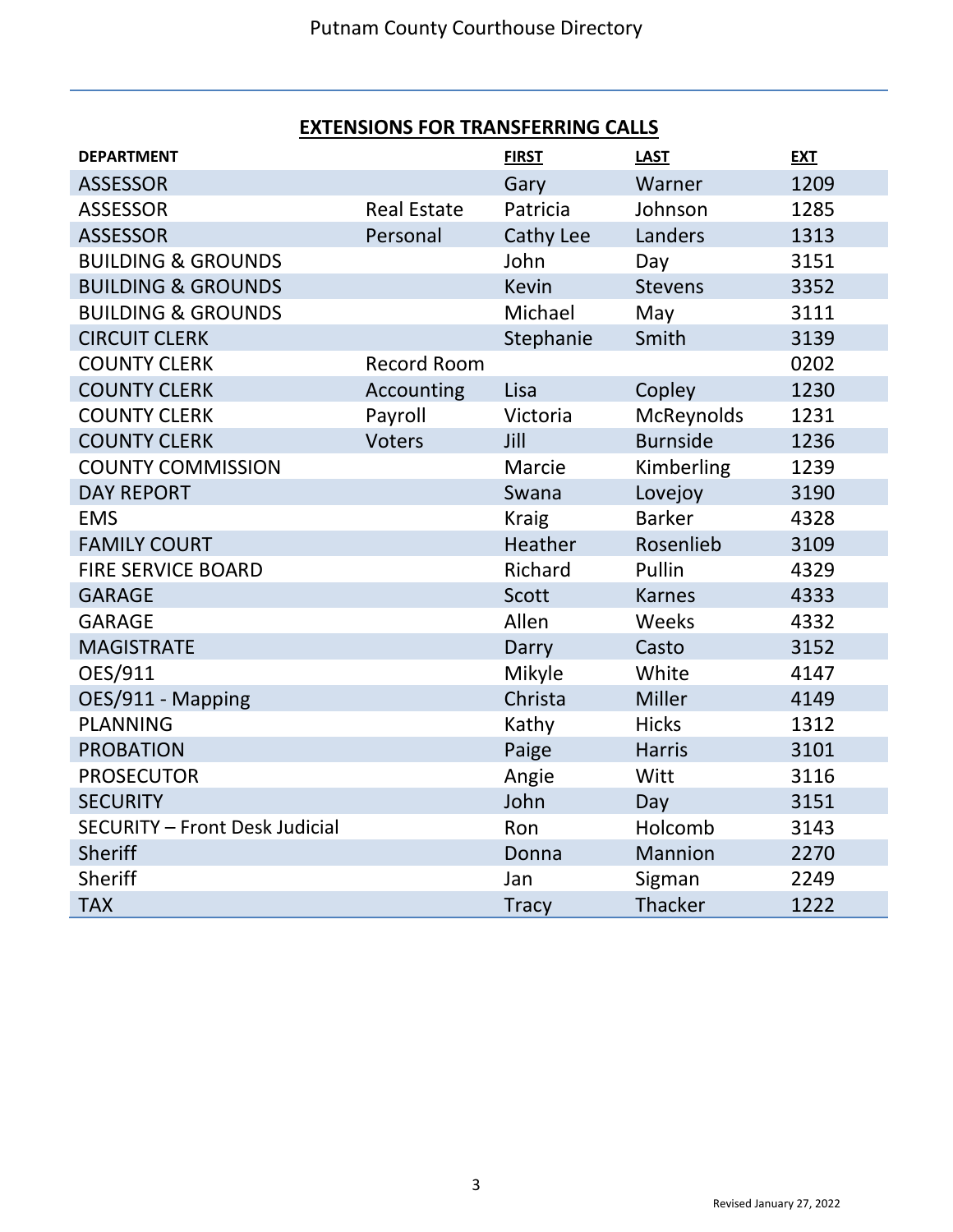| <b>ANIMAL SHELTER</b>                  |                   |                  |                   |                                  |  |  |
|----------------------------------------|-------------------|------------------|-------------------|----------------------------------|--|--|
| Phone: 304-586-0249/304-586-0215       |                   |                  | Fax: 304-936-1249 |                                  |  |  |
| <b>TITLE</b>                           | <b>FIRST NAME</b> | <b>LAST NAME</b> | <b>EXT</b>        | <b>E-MAIL</b>                    |  |  |
| Chief Humane Officer/CAET              | Jon               | Davis            | 5006              | putnamanimalshelter@frontier.com |  |  |
| Humane Officer/CAET                    | Michael           | Baughman         | 5007              |                                  |  |  |
| Humane Officer/CAET                    | John              | Young            | 5008              |                                  |  |  |
| <b>Office Manager</b>                  | Lisa              | Herdman          | 5005              |                                  |  |  |
| Part-time Kennel Tech/Office Assistant | Harleigh          | Casto            |                   |                                  |  |  |
| Part-time Kennel Tech/Office Assistant | Dana              | Gillispie-Plants |                   |                                  |  |  |
| Part-time Office Assistant             | Jamie             | Bandy            |                   |                                  |  |  |
| <b>Front Desk</b>                      |                   |                  | 5011              |                                  |  |  |
| Garage Bay                             |                   |                  | 5009              |                                  |  |  |

| <b>ASSESSOR</b>        |                   |                  |                  |                              |  |
|------------------------|-------------------|------------------|------------------|------------------------------|--|
| Phone: 304-586-0206    |                   |                  | Fax:304-586-0226 |                              |  |
| <b>TITLE</b>           | <b>FIRST NAME</b> | <b>LAST NAME</b> | <b>EXT</b>       | <b>E-MAIL</b>                |  |
| Assessor               | Gary              | Warner           | 1209             | gwarner@wvassessor.com       |  |
| Personal Property      |                   |                  |                  |                              |  |
| Supervisor             | Cathy Lee         | Landers          | 1313             | cllanders@wvassessor.com     |  |
| Real Estate Supervisor | Patricia          | Johnson          | 1285             | pjohnson@wvassessor.com      |  |
| Deputy Assessor        | Charlotte         | <b>Buoy</b>      | 1215             | cbuoy@wvassessor.com         |  |
| Deputy Assessor        | David             | Dudley           | 3170             | ddudley@wvassessor.com       |  |
| Deputy Assessor        | Susan             | Higginbotham     | 1210             | shigginbotham@wvassessor.com |  |
| Deputy Assessor        | Laura             | Loomis           | 1213             | lloomis@wvassessor.com       |  |
| Deputy Assessor        | <b>Kristine</b>   | Reed-Phillips    | 1286             | kreed@wvassessor.com         |  |
| Deputy Assessor        | Luanne            | Runyon           | 1211             | Irunyon@wvassessor.com       |  |
| Deputy Assessor        | <b>Beverly</b>    | Steele           | 1208             | bsteele@wvassessor.com       |  |
| Deputy Assessor        | Lena              | Walker           | 1218             | Iwalker@wvassessor.com       |  |
| Deputy Assessor        | Amber             | <b>Berkimer</b>  | 1212             | aberkimer@wvassessor.com     |  |
| Mapper                 | Jenny             | Harpold          | 1317             | jharpold@wvassessor.com      |  |
| Mapper                 | <b>Bobby</b>      | Stover           | 1219             | bstover@wvassessor.com       |  |
| <b>Chief Appraiser</b> | Paul              | Wray             | 1216             | pwray@wvassessor.com         |  |
| <b>Field Personnel</b> | <b>Mark</b>       | Casto            | 1216             |                              |  |
| <b>Field Personnel</b> | Tammy             | Higginbotham     | 1216             |                              |  |
| <b>Field Personnel</b> | Danny             | Lett             | 1216             |                              |  |
| <b>Field Personnel</b> | Gary              | Lilly            | 1216             |                              |  |
| <b>Field Personnel</b> |                   |                  | 1216             |                              |  |

|                |                   |                  | <b>BAILIFF</b> |                   |        |
|----------------|-------------------|------------------|----------------|-------------------|--------|
| <b>TITLE</b>   | <b>FIRST NAME</b> | <b>LAST NAME</b> | <u>EXT</u>     | <b>ALT. PHONE</b> | E-MAIL |
| Bailiff - OIC  | Doug              | Parsons          | 3162           |                   |        |
| <b>Bailiff</b> | <b>Mike</b>       | Reynolds         |                |                   |        |
| <b>Bailiff</b> | Chris             | Bowyer           |                |                   |        |
| <b>Bailiff</b> | Daniel            | Whitman          |                |                   |        |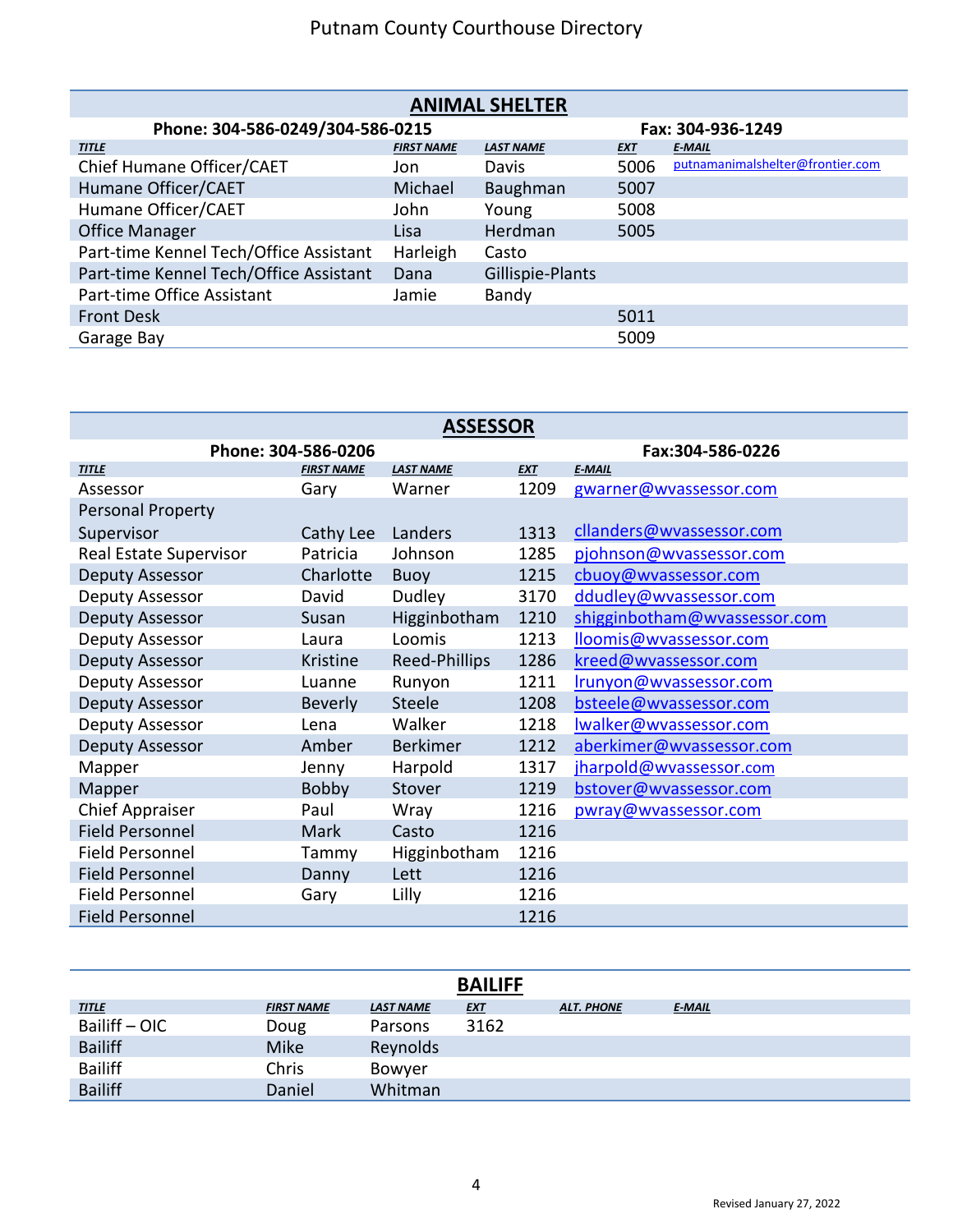| <b>BUILDING &amp; GROUNDS/CUSTODIANS</b> |                     |                  |            |                   |  |  |
|------------------------------------------|---------------------|------------------|------------|-------------------|--|--|
|                                          | Phone: 304-586-0265 |                  |            | Fax: 304-204-1420 |  |  |
| <b>TITLE</b>                             | <b>FIRST NAME</b>   | <b>LAST NAME</b> | <b>EXT</b> | E-MAIL            |  |  |
| Manager                                  | John                | Day              | 3151       | jday@putnamwv.org |  |  |
| Maintenance                              | <b>Kevin</b>        | <b>Stevens</b>   | 3352       |                   |  |  |
| Maintenance                              | Michael             | May              | 3111       |                   |  |  |
| Custodian                                | Teresa              | Hart             |            |                   |  |  |
| Custodian                                | Marcia              | Herdman          |            |                   |  |  |
| Custodian                                | Tonia               | Colunio          |            |                   |  |  |
| Custodian                                | Chase               | <b>Jeffries</b>  |            |                   |  |  |
| Custodian                                |                     |                  |            |                   |  |  |

| <b>CIRCUIT CLERK</b>      |                     |                  |            |                                  |  |  |
|---------------------------|---------------------|------------------|------------|----------------------------------|--|--|
|                           | Phone: 304-586-0203 |                  |            | Fax: 304-586-0221                |  |  |
| <b>TITLE</b>              | <b>FIRST NAME</b>   | <b>LAST NAME</b> | <b>EXT</b> | <b>E-MAIL</b>                    |  |  |
| <b>Circuit Clerk</b>      | William "JJ"        | <b>Mullins</b>   | 3134       | WilliamR.Mullins@courtswv.gov    |  |  |
| <b>Chief Deputy Clerk</b> | Stephanie           | Smith            | 3139       | Stephanie.Smith@courtswv.gov     |  |  |
| <b>Staff</b>              | Shayla              | Garrison         | 3137       | Shayla.Garrison@courtswy.gov     |  |  |
| Staff                     | Lisa                | DeBord           | 3140       | Lisa.DeBord@courtswv.gov         |  |  |
| <b>Staff</b>              | Michelle            | Garrison         | 3142       | Shelly.Garrison@courtswv.gov     |  |  |
| Staff                     | Destiny             | Huttenstine      | 3141       | Destiny.Huttenstine@courtswy.gov |  |  |
| <b>Staff</b>              | Krista              | Conrad           | 3136       | Krista.Conrad@courtswv.gov       |  |  |
| Staff                     | Elissa              | Shell            | 3179       | Elissa.Shell@courtswv.gov        |  |  |
| <b>Staff</b>              | Christina           | Sibold           | 3175       | Christina.Sibold@courtswv.gov    |  |  |

| <b>CIRCUIT COURT 1</b> |                     |                   |            |                               |  |  |
|------------------------|---------------------|-------------------|------------|-------------------------------|--|--|
|                        | Phone: 304-586-0262 | Fax: 304-586-0220 |            |                               |  |  |
| <u>TITLE</u>           | <b>FIRST NAME</b>   | <b>LAST NAME</b>  | <u>EXT</u> | E-MAIL                        |  |  |
| Judge                  | Joseph              | Reeder            | 3123       | joseph.reeder@courtswy.gov    |  |  |
| Court Reporter         | Connie              | Demuth            | 3124       | connie.demuth@courtswv.gov    |  |  |
| Secretary              | Jacqueline          | Lowry             | 3122       | jacqueline.lowry@courtswy.gov |  |  |
| Law Clerk              | Kaitlyn             | Powers            | 3127       | kaitlyn.powers@courtswy.gov   |  |  |

| <b>CIRCUIT COURT 2</b> |                   |                  |            |                              |  |  |
|------------------------|-------------------|------------------|------------|------------------------------|--|--|
| Phone: 304-586-0209    |                   |                  |            | Fax: 304-586-0271            |  |  |
| <u>TITLE</u>           | <b>FIRST NAME</b> | <b>LAST NAME</b> | <b>EXT</b> | E MAIL                       |  |  |
| Judge                  | Phillip           | <b>Stowers</b>   | 3132       | phillip.stowers@courtswy.gov |  |  |
| Court Reporter         | Courtney          | Price            | 3131       | Cortney.price@courtswv.gov   |  |  |
| Secretary              | Daphne            | Wines            | 3133       | daphne.wines@courtswv.gov    |  |  |
| Law Clerk              | Sophia            | <b>Mills</b>     | 3128       | sophia.mills@courtswy.gov    |  |  |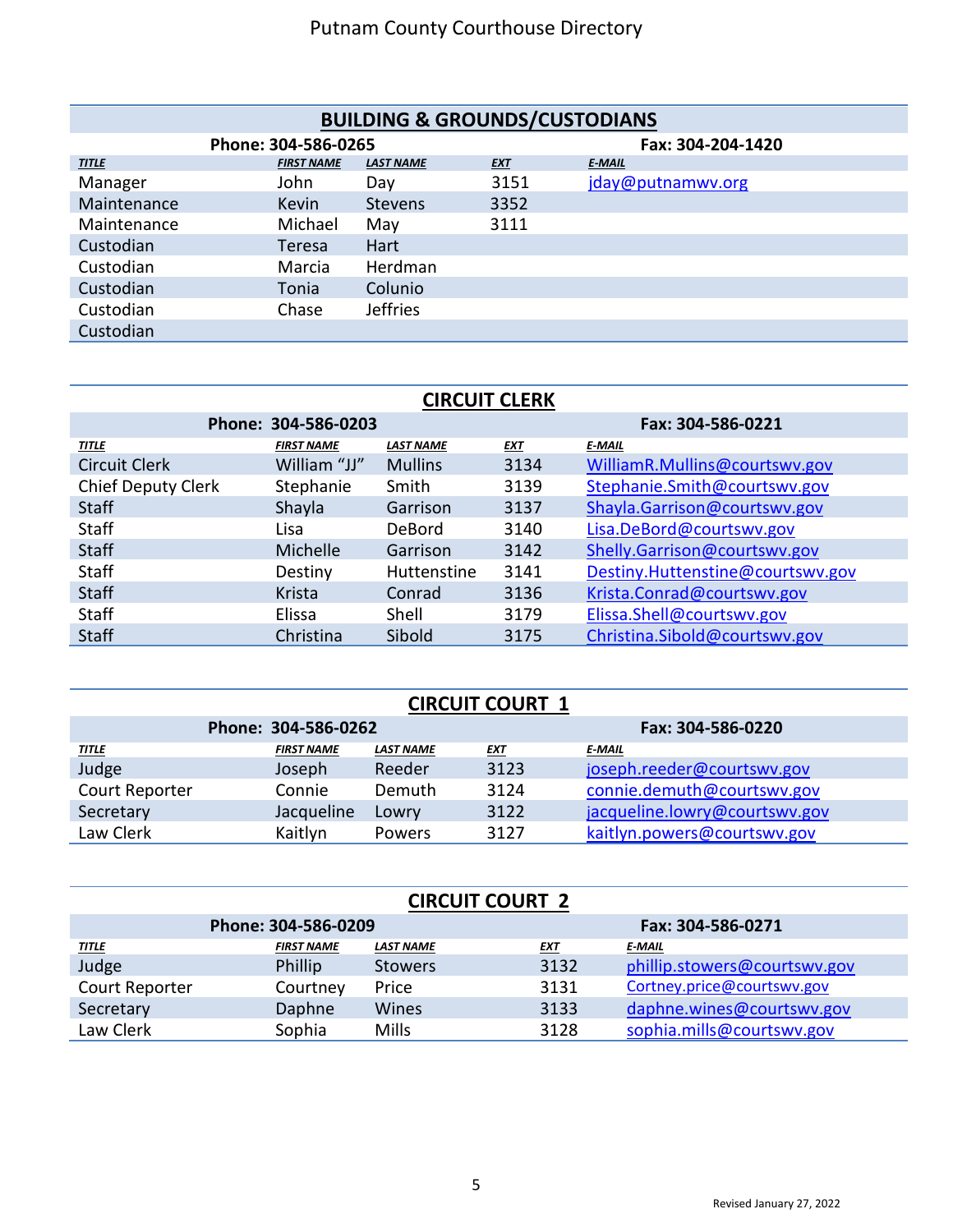| <b>COUNTY CLERK</b>       |                   |                   |            |                          |  |  |
|---------------------------|-------------------|-------------------|------------|--------------------------|--|--|
| Phone: 304-586-0202       |                   | Fax: 304-586-0280 |            |                          |  |  |
| <b>TITLE</b>              | <b>FIRST NAME</b> | <b>LAST NAME</b>  | <b>EXT</b> | <b>E-MAIL</b>            |  |  |
| <b>County Clerk</b>       | <b>Brian</b>      | Wood              | 1257       | bwood@putnamwv.org       |  |  |
| Accountant                | Lisa              | Copley            | 1230       | lcopley@putnamwv.org     |  |  |
| Payroll                   | Victoria          | McReynolds        | 1231       | vmcreynolds@putnamwv.org |  |  |
| Sr. Deputy Clrk/Rec. Room | Colleen           | Stone             | 1234       | cstone@putnamwv.org      |  |  |
| Dep. Clrk/Rec Room        | Regina            | Hull              | 1375       | rhull@putnamwv.org       |  |  |
| Dep. Clrk/Rec Room        | Angela            | Belcher           | 1233       | abelcher@putnamwv.org    |  |  |
| Dep. Clrk/Rec Room        |                   |                   | 1232       |                          |  |  |
| Dep. Clrk/Rec Room        | Kenessa           | Thompson          | 1228       | kthompson@putnamwv.org   |  |  |
| Deputy Clrk/Rec Desk      | Candy             | <b>Beckett</b>    | 1229       | cbeckett@putnamwv.org    |  |  |
| Sr. Deputy Clrk/Voters    | Marcy             | Fewell            | 1227       | mfewell@putnamwv.org     |  |  |
| Deputy Clrk/Voters        | Jill              | <b>Burnside</b>   | 1236       | jburnside@putnamwv.org   |  |  |
| Deputy Clrk/Voters        |                   |                   | 1235       |                          |  |  |

| <b>COUNTY COMMISSION</b>     |                   |                   |            |                          |  |  |  |
|------------------------------|-------------------|-------------------|------------|--------------------------|--|--|--|
| PHONE: 304-586-0201          |                   | FAX: 304-586-0211 |            |                          |  |  |  |
| <b>TITLE</b>                 | <b>FIRST NAME</b> | <b>LAST NAME</b>  | <b>EXT</b> | <b>E-MAIL</b>            |  |  |  |
| Mail/Copy Room               |                   |                   |            | FAX: 304-586-0200        |  |  |  |
| <b>Commission Conference</b> |                   |                   | 1263       |                          |  |  |  |
| Commissioner                 | <b>Brian</b>      | <b>Ellis</b>      |            | bellis@putnamwv.org      |  |  |  |
| Commissioner                 | <b>Ron</b>        | Foster            |            | rfoster@putnamwv.org     |  |  |  |
| Commissioner                 | Andy              | Skidmore          |            | askidmore@putnamwv.org   |  |  |  |
| <b>County Manager</b>        | Jeremy            | Young             | 1299       | jyoung@putnamwv.org      |  |  |  |
| <b>Project Coordinator</b>   | Tim               | Hanna             | 1207       | thanna@putnamwv.org      |  |  |  |
| <b>County Attorney</b>       | Larry             | Frye              | 1205       | lfrye@putnamwv.org       |  |  |  |
| <b>Fiberoptic Director</b>   | Ronnie            | Lovejoy           | 1340       | rlovejoy@putnamwv.org    |  |  |  |
| <b>Executive Assistant</b>   | Marcie            | Kimberling        | 1239       | mkimberling@putnamwv.org |  |  |  |
| <b>Fiduciary Deputy</b>      | Shelly            | Keefer            | 1202       | skeefer@putnamwv.org     |  |  |  |
| <b>Fiduciary Deputy</b>      | Nancy             | Reishman          | 1204       | nreishman@putnamwv.org   |  |  |  |

#### **DAY REPORT CENTER**

| Phone: 304-204-1406 |                   |                  | Fax: 304-204-1405 |                   |                              |
|---------------------|-------------------|------------------|-------------------|-------------------|------------------------------|
| <b>TITLE</b>        | <b>FIRST NAME</b> | <b>LAST NAME</b> | <u>EXT</u>        | <b>ALT. PHONE</b> | E-MAIL                       |
| Director            | Jamey             | Hunt             | 3192              | 304-419-5102      | putnamdrc@gmail.com          |
| Day Report Officer  |                   |                  | 3194              | 304-419-5120      |                              |
| Day Report Officer  | Tori              | Ward             | 3191              | 304-419-5103      | twardpdrc@gmail.com          |
| Day Report Officer  |                   |                  | 3193              | 304-419-5101      |                              |
| Secretary           | Swana             | Lovejoy          | 3190              | 304-204-1406      | swana.lovejoypdrc.@gmail.com |
| Therapist           |                   |                  | 3171              | 304-204-1407      |                              |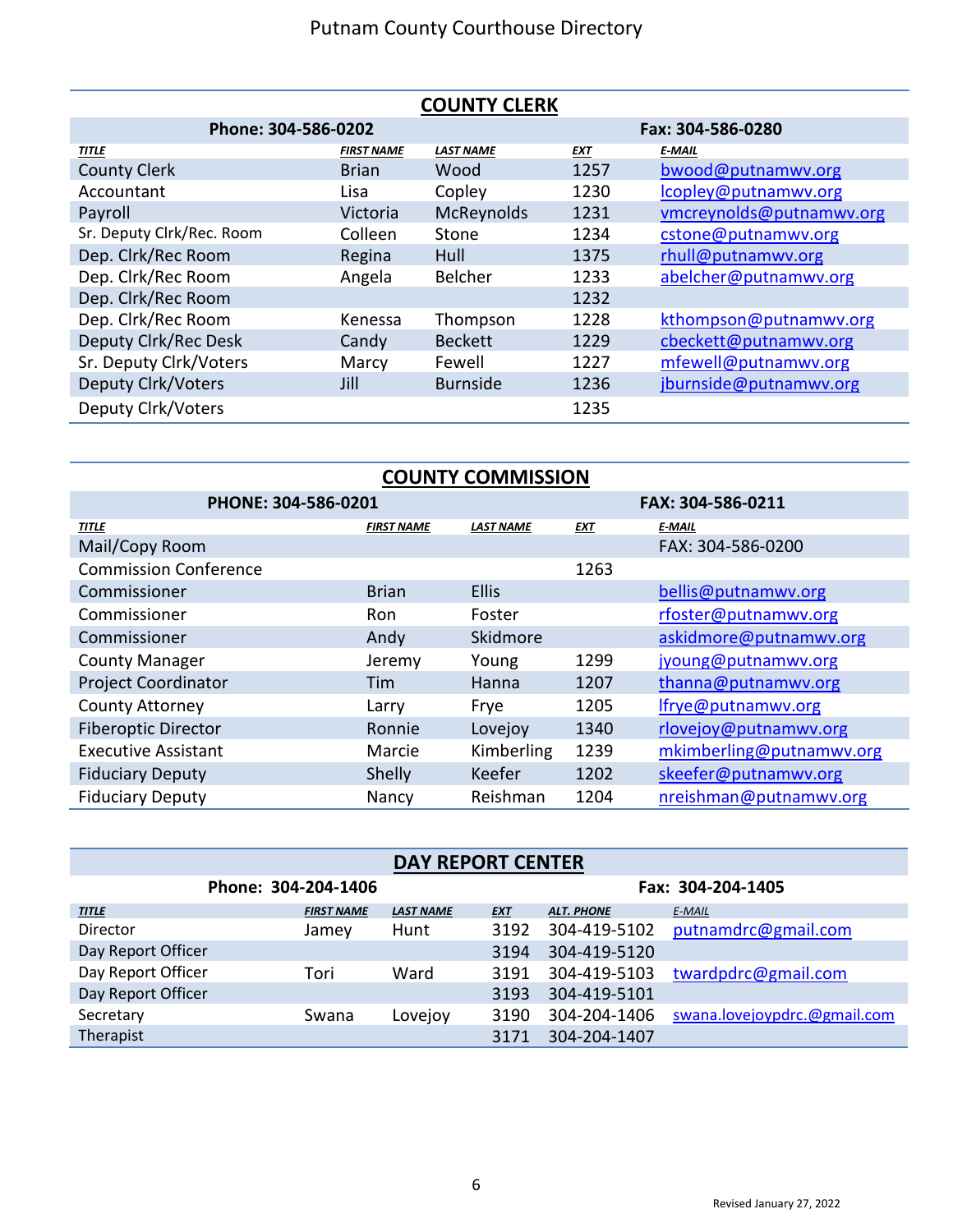| <b>EMS</b>                    |                     |                  |                   |                      |  |  |  |  |
|-------------------------------|---------------------|------------------|-------------------|----------------------|--|--|--|--|
|                               | Phone: 304-586-0248 | Fax 304-586-3049 |                   |                      |  |  |  |  |
| <b>TITLE</b>                  | <b>FIRST NAME</b>   | <b>LAST NAME</b> | <b>EXT /PHONE</b> | E-MAIL               |  |  |  |  |
| <b>EMS Director</b>           | <b>Kraig</b>        | <b>Barker</b>    | 4328 OPT 1        | kbarker@putnamwv.org |  |  |  |  |
| <b>EMS Education Director</b> |                     |                  | 4137 OPT 2        |                      |  |  |  |  |
| <b>EMS Supervisor</b>         |                     |                  | 4331 OPT 3        |                      |  |  |  |  |
| Poca Station                  |                     |                  | 304-755-0091      |                      |  |  |  |  |
| <b>Buffalo Station</b>        |                     |                  | 304-937-3049      |                      |  |  |  |  |

#### **FAMILY COURT**

| Phone: 304-586-0242       |                   |           |            | Fax:304-586-0228               |
|---------------------------|-------------------|-----------|------------|--------------------------------|
| <u>TITLE</u>              | <b>FIRST NAME</b> | LAST NAME | <u>EXT</u> | <u>E-MAIL</u>                  |
| <b>Family Court Judge</b> | <b>Richard</b>    | Witt      | 3108       | richard.witt@courtswy.gov      |
| Case Coordinator          | Regina            | Stover    | 3110       | regina.stover@courtswy.gov     |
| Secretary                 | Heather           | Rosenlieb | 3109       | heather.rosenlieb@courtswy.gov |

| <b>FIRE SERVICE BOARD</b>     |                   |                   |            |                      |  |  |  |
|-------------------------------|-------------------|-------------------|------------|----------------------|--|--|--|
| Phone: 304-586-5370, option 4 |                   | Fax: 304-586-3049 |            |                      |  |  |  |
| <u>TITLE</u>                  | <b>FIRST NAME</b> | <b>LAST NAME</b>  | <u>EXT</u> | E-MAIL               |  |  |  |
| Fire Administrator            | <b>Richard</b>    | Pullin            | 4329       | rpullin@putnamwv.org |  |  |  |
| Assistant Administrator       | Meredith          | Craigo            | 4326       | mcraigo@putnamwv.org |  |  |  |
| Data Support                  | Erica             | Panaro            | 4330       | epanaro@putnamwv.org |  |  |  |

| <b>GARAGE</b>          |                     |                   |      |                   |  |  |  |
|------------------------|---------------------|-------------------|------|-------------------|--|--|--|
|                        | Phone: 304-586-0240 | Fax: 304-204-1420 |      |                   |  |  |  |
| <u>TITLE</u>           | <b>FIRST NAME</b>   | <b>LAST NAME</b>  | EXT  | E MAIL            |  |  |  |
| <b>Department Head</b> | John                | Day               | 3151 | jday@putnamwy.org |  |  |  |
| Mechanic               | Scott               | Karnes            | 4333 |                   |  |  |  |
| Mechanic               | Allen               | <b>Weeks</b>      | 4330 |                   |  |  |  |

#### **MAGISTRATE COURT**

| Phone: 304-586-0234          |                   |                  | Fax: 304-586-0267 |                                 |
|------------------------------|-------------------|------------------|-------------------|---------------------------------|
| <b>TITLE</b>                 | <b>FIRST NAME</b> | <b>LAST NAME</b> | <b>EXT</b>        | <b>E-MAIL</b>                   |
| <b>Chief Clerk</b>           | Darry             | Casto            | 3152              | Darry.Casto@courtswv.gov        |
| Deputy Clerk                 | Olivya            | Atik             | 3154              | Olivia.Atik@courtswv.gov        |
| Deputy Clerk                 | <b>Teresa</b>     | <b>Thomas</b>    | 3153              | Teresa.Thomas@courtswv.gov      |
| Magistrate                   | Jean Ann          | Luikart          | 3149              | Jean.Luikart@courtswv.gov       |
| Assistant (Luikart)          | Linda             | Legg             | 3150              | Linda.Legg@courtswv.gov         |
| Magistrate                   | Kylene            | <b>Brown</b>     | 3147              | Kylene.Brown@courtswv.gov       |
| Assistant (Brown)            | Tiffany           | Noffsinger       | 3146              | Tiffany.Noffsinger@courtswv.gov |
| Magistrate                   | Linda             | Hunt             | 3144              | Linda.Hunt@courtswv.gov         |
| Assistant (Hunt)             | Deborah           | <b>Hedrick</b>   | 1345              | Deborah.Hedrick@courtswv.gov    |
| <b>Worthless Check Clerk</b> |                   |                  | 3155              |                                 |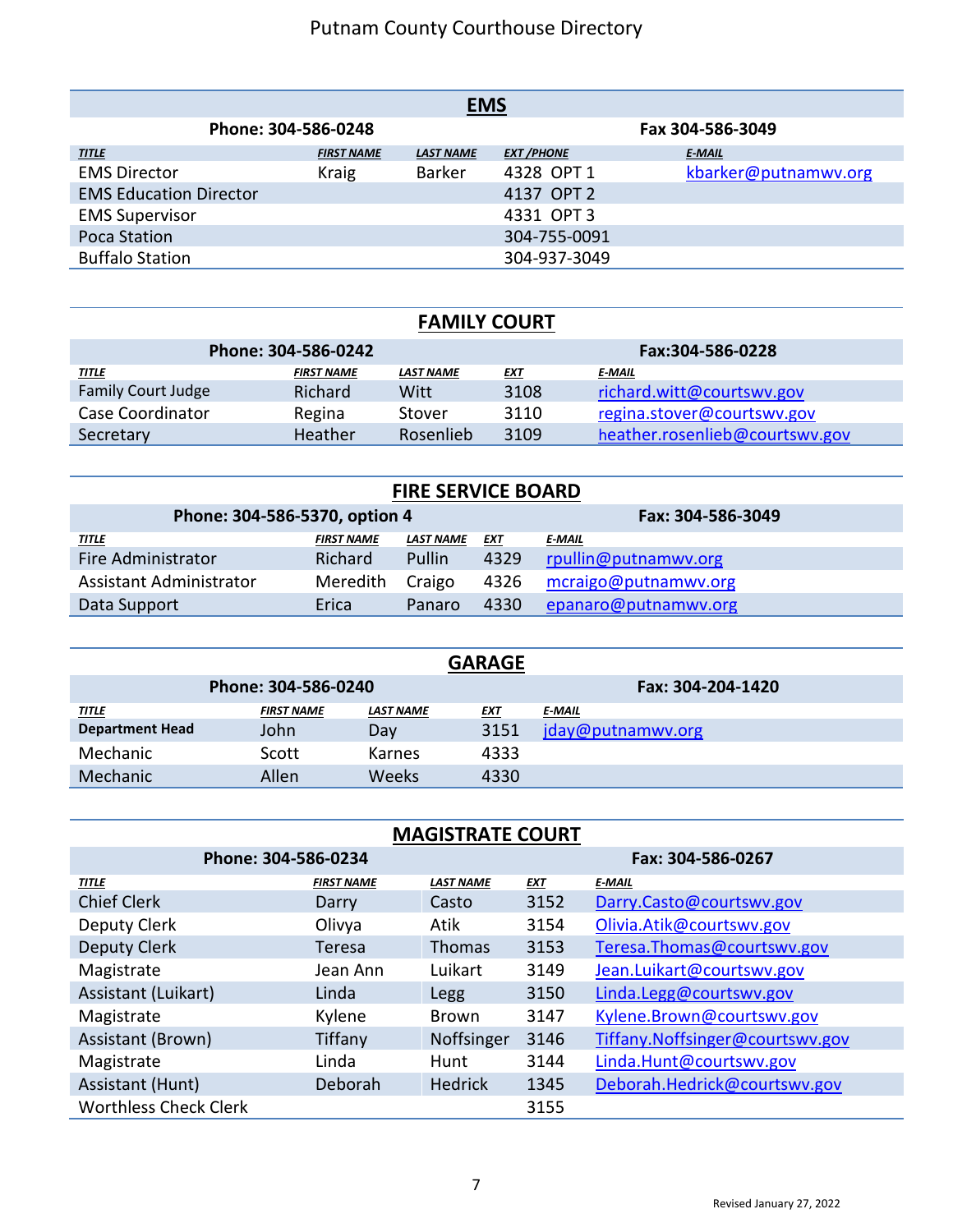| <b>OES / 911</b>        |                     |                  |            |                   |                           |  |
|-------------------------|---------------------|------------------|------------|-------------------|---------------------------|--|
|                         | Phone: 304-586-0246 |                  |            | Fax: 304-586-0255 |                           |  |
| <b>TITLE</b>            | <b>FIRST NAME</b>   | <b>LAST NAME</b> | <b>EXT</b> | <b>ALT. PHONE</b> | <b>E-MAIL</b>             |  |
| Director                | Mikyle              | White            | 4147       | 304-586-4920      | mwhite@putnamwv.org       |  |
| Deputy Director         |                     |                  |            | 304-586-0253      |                           |  |
| Addressing/Admin. Asst. | Christa             | Miller           | 4149       | 304-586-5370      | cmiller@putnamwv.org      |  |
| 911 Supervisor          | Noah                | Alvis            |            |                   | nalvis@putnamwv.org       |  |
| 911 Supervisor          | David Josh          | <b>Rollins</b>   |            |                   | drollins@putnamwv.org     |  |
| 911 Supervisor          | Shannon             | Smalley          |            |                   | ssmalley@putnamwv.org     |  |
| 911 Supervisor          | Matt                | West             |            |                   | mwest@putnamwv.org        |  |
| Telecommunicator        | Jennifer            | Cornwell         |            |                   | jcornwell@putnamwv.org    |  |
| Telecommunicator        | Kaleb               | Glandon          |            |                   | kglandon@putnamwv.org     |  |
| Telecommunicator        | Jessi               | Hale             |            |                   | jhale@putnamwv.org        |  |
| Telecommunicator        | Kimberly            | Hunt             |            |                   | kahunt@putnamwv.org       |  |
| Telecommunicator        | Jamie               | Moffatt          |            |                   | jmoffatt@putnamwv.org     |  |
| Telecommunicator        | Josh                | <b>Staley</b>    |            |                   | jstaley@putnamwv.org      |  |
| Telecommunicator        | Carley              | Stover           |            |                   | cstover@putnamwv.org      |  |
| Telecommunicator        | Ariel               | Taylor           |            |                   | ataylor@putnamwv.org      |  |
| Telecommunicator        | Hailee              | Thompson         |            |                   | hthompson@putnamwv.org    |  |
| Telecommunicator        | <b>Nyle</b>         | Whittington      |            |                   | nwhittington@putnamwv.org |  |
| Telecommunicator        | Tyler               | Witt             |            |                   | twit@putnamwv.org         |  |

| <b>PLANNING</b>               |                   |                   |      |                       |  |  |  |
|-------------------------------|-------------------|-------------------|------|-----------------------|--|--|--|
| Phone: 304-586-0237           |                   | Fax: 304-586-0200 |      |                       |  |  |  |
| <b>TITLE</b>                  | <b>FIRST NAME</b> | <b>LAST NAME</b>  | EXT  | <b>E-MAIL</b>         |  |  |  |
| <b>Planning Director</b>      | David             | Coll              | 1336 | dcoll@putnamwv.org    |  |  |  |
| Senior Planner                | Melissa           | Sargent           | 1335 | msargent@putnamwv.org |  |  |  |
| Planner/DAEA Program Director | Tina              | Peck              | 1324 | tpeck@putnamwv.org    |  |  |  |
| <b>Administrative Planner</b> | Kathy             | <b>Hicks</b>      | 1312 | khicks@putnamwv.org   |  |  |  |

| <b>PROBATION</b>               |                   |                  |            |                             |  |  |  |
|--------------------------------|-------------------|------------------|------------|-----------------------------|--|--|--|
| Phone: 304-586-0241            | 304-586-0236<br>& |                  |            | Fax: 304-586-0264           |  |  |  |
| <b>TITLE</b>                   | <b>FIRST NAME</b> | <b>LAST NAME</b> | <b>EXT</b> | <b>E-MAIL</b>               |  |  |  |
| Chief Prob. Officer            | Caren             | <b>Bills</b>     | 3105       | Caren.Bills@courtswv.gov    |  |  |  |
| Deputy Chief Probation Officer | <b>Beth</b>       | Wood             | 3102       | Beth.Wood@courtswv.gov      |  |  |  |
| Probation                      | Alyson            | Yowell           | 3353       | Alyson.Yowell@courtswv.gov  |  |  |  |
| Probation                      | Matt              | Henson           | 3177       | Matthew.Henson@courtswv.gov |  |  |  |
| Probation                      | David             | Lamont           | 3104       | David.Lamont@courtswv.gov   |  |  |  |
| Probation                      | Meghan            | Jarrett          | 3369       | meghan.jarrett@courtswv.gov |  |  |  |
| Probation                      | Paige             | <b>Harris</b>    | 3101       | Jilyan.Harris@courtswv.gov  |  |  |  |
| Probation                      |                   |                  | 3106       |                             |  |  |  |
| Probation                      | Ryan              | Rexroad          | 3103       | Ryan.Rexroad@courtswv.gov   |  |  |  |
| Probation                      | Vickie            | Wood             | 3176       | Vickie. Wood@courtswy.gov   |  |  |  |
| Probation                      | David             | Hill             | 3107       | DavidL.Hill@courtswv.gov    |  |  |  |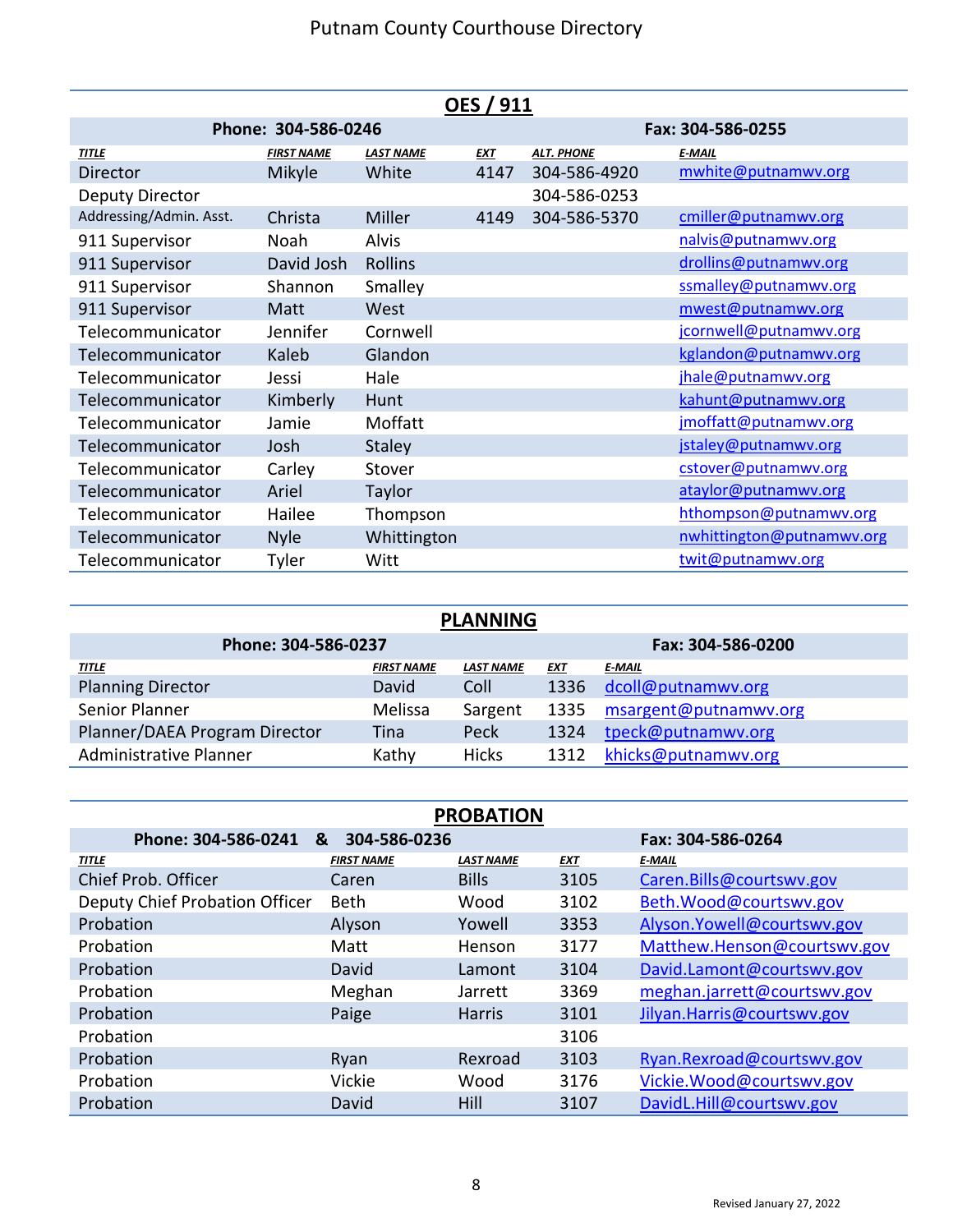| <b>PROSECUTOR</b>            |                   |                  |            |                                  |  |  |
|------------------------------|-------------------|------------------|------------|----------------------------------|--|--|
| Phone: 304-586-0205          |                   |                  |            | Fax: 304-586-0269                |  |  |
| <b>TITLE</b>                 | <b>FIRST NAME</b> | <b>LAST NAME</b> | <b>EXT</b> | <b>E-MAIL</b>                    |  |  |
| Prosecutor                   | Mark              | Sorsaia          | 3112       | mark.sorsaia@putnamwv.org        |  |  |
| Assistant                    | Jennifer          | Scragg Karr      | 3113       | jkarr@putnamwv.org               |  |  |
| Assistant                    | <b>Kevin</b>      | Lawson           | 3119       | kevin.lawson@putnamwv.org        |  |  |
| Assistant                    | Kristina          | Raynes           | 3118       | kris.raynes@putnamwv.org         |  |  |
| Assistant                    | Elizabeth         | Sunyog           | 3117       | elizabeth.sunyog@putnamwv.org    |  |  |
| Assistant                    | Paige             | Hoffman          | 3120       | paige.hoffman@putnamwv.org       |  |  |
| Legal Assistant I            | <b>Kim</b>        | Pullin           | 3114       | kim.pullin@putnamwv.org          |  |  |
| Legal Assistant I            | Jill              | Lowe             | 3661       | jlowe@putnamwv.org               |  |  |
| Legal Assistant I            | Angela            | Witt             | 3116       | awitt@putnamwv.org               |  |  |
| Part-time Legal Assistant II | Diana             | <b>Bailey</b>    | 3115       | diana.bailey@putnamwv.org        |  |  |
| Victim's Liaison             | Marian            | Smith            | 3199       | marian.smith@putnamwv.org        |  |  |
| Victim's Liaison             | Max               | Maxson           | 3198       | mmaxson@putnamwv.org             |  |  |
| Off. Mgr /Investigator       | Nancy             | Bellomy          | 3129       | nancy.bellomy@putnamwv.org       |  |  |
| Investigator                 | Sara              | Whitney          | 3121       | sara.whitney@putnamwv.org        |  |  |
| Prosecuting                  |                   | Attorney         |            | ProsecutingAttorney@putnamwv.org |  |  |
| Victim                       |                   | <b>Services</b>  |            | VictimServices@putnamwv.org      |  |  |

| <b>SECURITY</b>      |                     |                  |            |                     |  |  |  |
|----------------------|---------------------|------------------|------------|---------------------|--|--|--|
|                      | Phone: 304-586-0265 |                  |            | Phone: 304-204-1420 |  |  |  |
| <u>TITLE</u>         | <b>FIRST NAME</b>   | <b>LAST NAME</b> | <u>EXT</u> | <b>F-MAIL</b>       |  |  |  |
| Manager              | John                | Day              | 3151       | jday@putnamwv.org   |  |  |  |
| <b>Court Marshal</b> | Matthew             | Smith            | 3143       |                     |  |  |  |
| <b>Court Marshal</b> | Ronald              | Holcomb          |            |                     |  |  |  |
| <b>Court Marshal</b> | Greg                | Medley           |            |                     |  |  |  |
| <b>Court Marshal</b> | Terry               | <b>Mills</b>     |            |                     |  |  |  |

| <b>SHERIFF - LAW</b>       |                     |                  |            |                        |  |  |
|----------------------------|---------------------|------------------|------------|------------------------|--|--|
|                            | Phone: 304-586-0256 |                  |            | Fax:304-586-0260       |  |  |
| <b>TITLE</b>               | <b>FIRST NAME</b>   | <b>LAST NAME</b> | <b>EXT</b> | <b>F-MAIL</b>          |  |  |
| Sheriff                    | Bobby               | Eggleton         | 2250       | beggleton@putnamwv.org |  |  |
| <b>Chief Deputy</b>        | Eric                | Hayzlett         | 2256       | ehayzlett@putnamwv.org |  |  |
| 1 <sup>st</sup> Lieutenant | Robert              | Harrison         | 2262       | rharrison@putnamwv.org |  |  |
| 1 <sup>st</sup> Lieutenant | Shane               | Shamblin         | 2118       | sshamblin@putnamwv.org |  |  |
| 1 <sup>st</sup> Lieutenant | <b>Derek</b>        | Miller           | 2112       | dmiller@putnamwv.org   |  |  |
| Sergeant                   | Mark                | Bledsoe          | 2107       | mbledsoe@putnamwv.org  |  |  |
| Sergeant                   | <b>Brian</b>        | Donohoe          | 2107       | bdonohoe@putnamwv.org  |  |  |
| Sergeant                   | Heather             | Grimmett         | 2129       | hgrimmett@putnamwv.org |  |  |
| Sergeant                   | Jason               | Grimmett         | 2128       | jgrimmett@putnamwv.org |  |  |
| Sergeant                   | <b>Brian</b>        | Hall             | 2108       | bhall@putnamwv.org     |  |  |
| Sergeant                   | John                | <b>Hedrick</b>   | 2362       | jhedrick@putnamwv.org  |  |  |
| Sergeant                   | <b>Steve</b>        | Martin           | 2115       | smartin@putnamwv.org   |  |  |
| Corporal                   | David               | <b>Dolin</b>     | 2125       | ddolin@putnamwv.org    |  |  |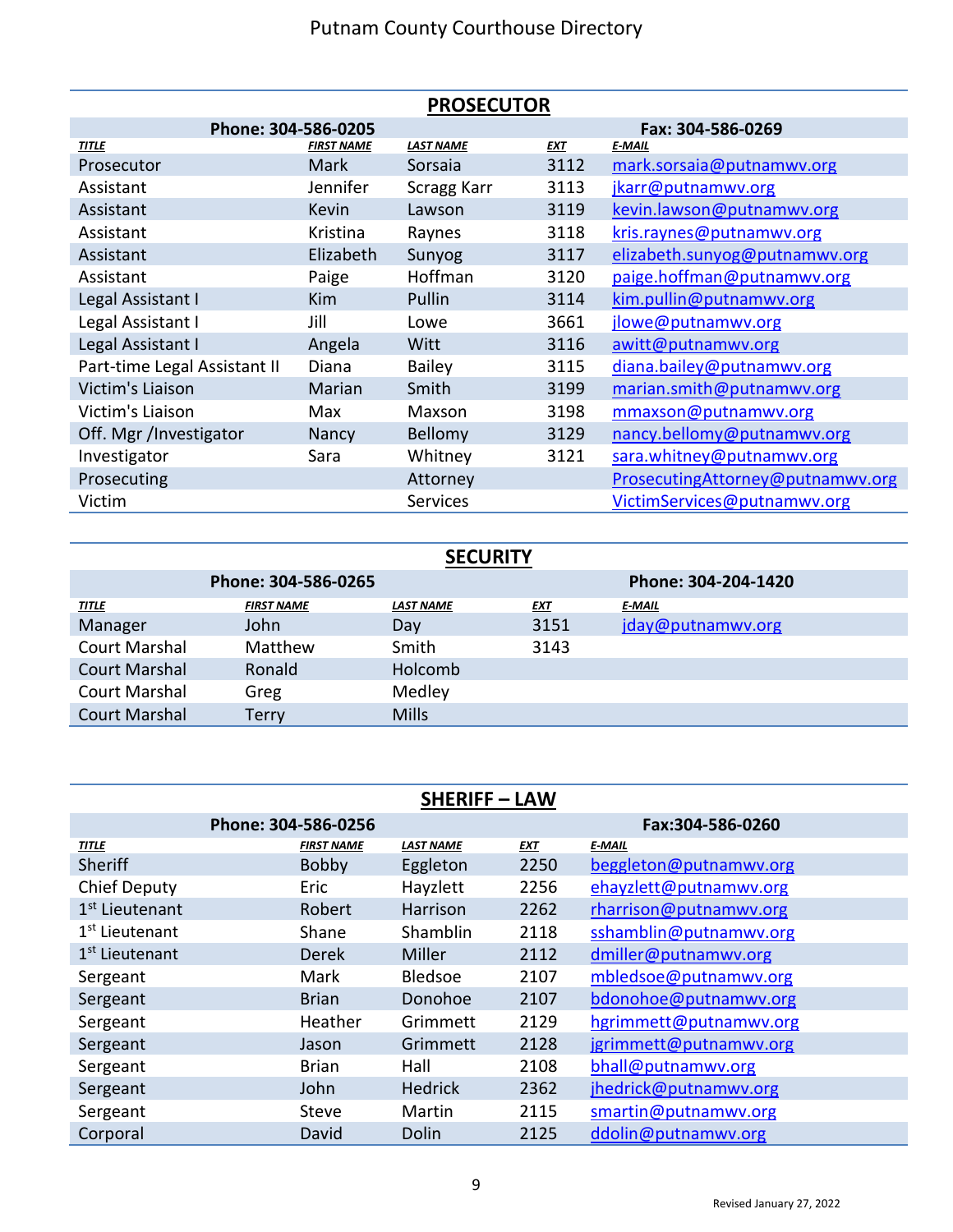| <b>SHERIFF - LAW</b> |                |                |      |                          |  |  |
|----------------------|----------------|----------------|------|--------------------------|--|--|
| Corporal             | <b>Brian</b>   | Hudson         | 2138 | bhudson@putnamwv.org     |  |  |
| Corporal             | Seth           | Lewis          | 2137 | slewis@putnamwv.org      |  |  |
| Corporal             | Scott          | Lowther        | 2134 | slowther@putnamwv.org    |  |  |
| Corporal             | Matthew        | McDaniel       | 2139 | mmcdaniel@putnamwv.org   |  |  |
| Corporal             | Xerxes         | Rahmati        | 2133 | xrahmati@putnamwv.org    |  |  |
| Corporal             | Greg           | <b>Scragg</b>  | 2123 | gscragg@putnamwv.org     |  |  |
| Corporal             | Josh           | Warner         | 2131 | jwarner@putnamwv.org     |  |  |
| Deputy               | Anthony        | <b>Adkins</b>  | 2119 | asadkins@putnamwv.org    |  |  |
| Deputy               | Jarrett        | <b>Bailey</b>  | 2109 | jbailey@putnamwy.org     |  |  |
| Deputy               | James          | Chandler       | 2124 | jchandler@putnamwv.org   |  |  |
| Deputy               | Dennis         | Criss          | 2257 | dcriss@putnamwv.org      |  |  |
| Deputy               | Andrew         | Huff           | 2117 | ahuff@putnamwv.org       |  |  |
| Deputy               | Trevor         | Montgomery     | 2103 | tmontgomery@putnamwv.org |  |  |
| Deputy               | Keagan         | <b>Mullins</b> | 2110 | kmullins@putnamwv.org    |  |  |
| Deputy               | Bethany        | <b>Neff</b>    | 2135 | bneff@putnamwv.org       |  |  |
| Deputy               | <b>Brandon</b> | Pauley         | 2120 | bpauley@putnamwy.org     |  |  |
| Deputy               | Justin         | Veith          | 2136 | jveith@putnamwv.org      |  |  |
| Deputy               | Adam           | Walters        | 2254 | awalters@putnamwv.org    |  |  |
| Deputy               | Michael        | Woodford       | 2105 | kwoodford@putnamwv.org   |  |  |
| Victim Advocate      | Lesli          | Forbis         | 2259 | lforbis@putnamwv.org     |  |  |
| Secretary            | Donna          | Mannion        | 2270 | dmannion@putnamwv.org    |  |  |
| Secretary            | Jan            | Sigman         | 2249 | jsigman@putnamwv.org     |  |  |
| Receptionist         | Sheyenne       | Jividen        | 2246 | sjividen@putnamwv.org    |  |  |

| <b>SHERIFF - LAW - CIVIL PROCESS</b> |              |                   |           |      |                   |                     |  |  |
|--------------------------------------|--------------|-------------------|-----------|------|-------------------|---------------------|--|--|
| Phone: 304-586-0256                  |              |                   |           |      |                   |                     |  |  |
|                                      | <u>TITLE</u> | <b>FIRST NAME</b> | LAST NAME | EXT  | <b>ALT. PHONE</b> | E-MAIL              |  |  |
| P <sub>1</sub>                       |              | <b>Brent</b>      | Payne     | 2300 |                   | bpayne@putnamwy.org |  |  |
| P2                                   |              | Regina            | Stone     | 2300 |                   | rstone@putnamwv.org |  |  |

| <b>SHERIFF - LAW - CRIME UNIT</b> |                   |                  |            |                         |  |  |  |  |
|-----------------------------------|-------------------|------------------|------------|-------------------------|--|--|--|--|
| Phone: 304-586-9846               |                   |                  |            |                         |  |  |  |  |
| <b>TITLE</b>                      | <b>FIRST NAME</b> | <b>LAST NAME</b> | <u>EXT</u> | <b>E-MAIL</b>           |  |  |  |  |
| Detective $-1st$ Lieutenant       | Tony              | Craigo           | 2252       | tcraigo@putnamwv.org    |  |  |  |  |
| Detective - Sergeant              | Chad              | Ashley           | 2102       | cashley@putnamwv.org    |  |  |  |  |
| Detective - Corporal              | Ryan              | Childers         | 2253       | rchilders@putnamwv.org  |  |  |  |  |
| Detective - Corporal              | Tyson             | Edwards          | 2127       | tedwards@putnamwv.org   |  |  |  |  |
| Detective - Corporal              | Julie             | Leport           | 2251       | jleport@putnamwv.org    |  |  |  |  |
| Secretary                         | Cindy             | Hall             | 2258       | chall@putnamwv.org      |  |  |  |  |
| Secretary                         | Vanessa           | Hannabach        |            | vhannabach@putnamwv.org |  |  |  |  |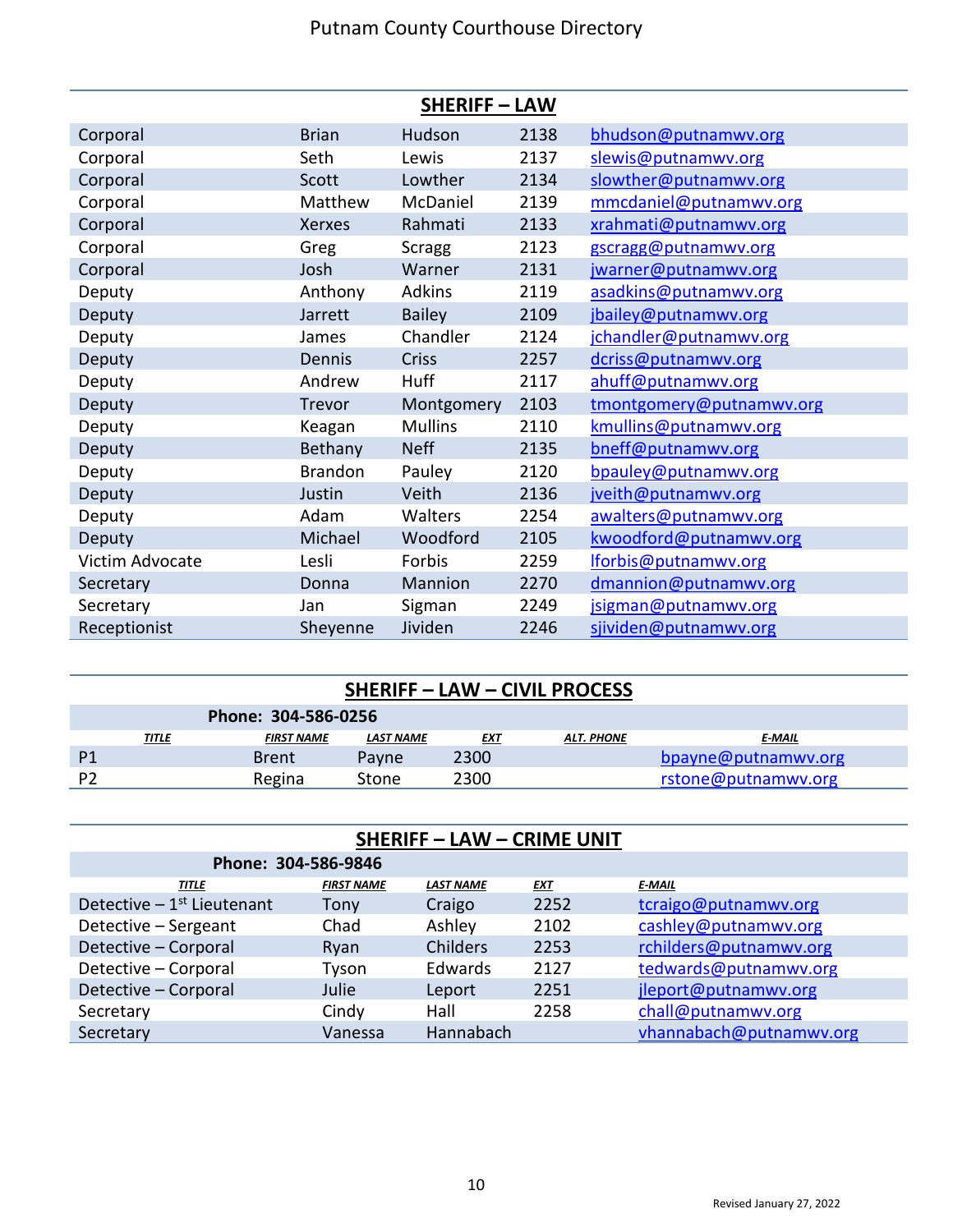| <b>SHERIFF - LAW -HOME CONFINEMENT UNIT</b>                                                        |  |       |                 |      |  |                        |  |  |
|----------------------------------------------------------------------------------------------------|--|-------|-----------------|------|--|------------------------|--|--|
| Phone: 304-586-0256 Option 3                                                                       |  |       |                 |      |  |                        |  |  |
| <b>FIRST NAME</b><br><b>LAST NAME</b><br><b>ALT. PHONE</b><br><u>TITLE</u><br>E-MAIL<br><b>EXT</b> |  |       |                 |      |  |                        |  |  |
| HC1                                                                                                |  | John  | <b>Pottorff</b> | 2247 |  | jpottorff@putnamwv.org |  |  |
| $HC-2$                                                                                             |  | Micah | Casto           | 2361 |  | mcasto@putnamwv.org    |  |  |
| $HC-3$                                                                                             |  | Aimee | Dillon          | 2361 |  | asowards@putnamwv.org  |  |  |
| $HC-4$                                                                                             |  | Larrv | Wingo           | 2361 |  | lwingo@putnamwv.org    |  |  |

| <b>SHERIFF-TAX</b>                  |                   |                  |                  |                            |  |  |  |  |
|-------------------------------------|-------------------|------------------|------------------|----------------------------|--|--|--|--|
| Phone: 304-586-0204                 |                   |                  | Fax:304-204-1402 |                            |  |  |  |  |
| <b>TITLE</b>                        | <b>FIRST NAME</b> | <b>LAST NAME</b> | <b>EXT</b>       | <b>E-MAIL</b>              |  |  |  |  |
| Chief Tax Deputy                    | Farrah            | Crane            | 1258             | fcrane@putnamwv.org        |  |  |  |  |
| Adm. Specialist                     | Tracy             | Thacker          | 1222             | tthacker@putnamwv.org      |  |  |  |  |
| <b>Assistant Tax Deputy</b>         | Kathleen          | Payne            | 1226             | kpayne@putnamwv.org        |  |  |  |  |
| <b>Conservator Accounts Manager</b> | Gracen            | <b>Masters</b>   | 1260             | gmasters@putnamwv.org      |  |  |  |  |
| <b>Staff</b>                        | Rob               | Fewell           | 1225             | rfewell@putnamwv.org       |  |  |  |  |
| Teller II                           | Deirdre           | Higginbotham     | 1173             | dhigginbotham@putnamwv.org |  |  |  |  |
| <b>Teller</b>                       | Kathy             | Rayburn          | 1272             | krayburn@putnamwv.org      |  |  |  |  |
| Teller                              | Tandy             | <b>Boggess</b>   | 1220             | tboggess@putnamwv.org      |  |  |  |  |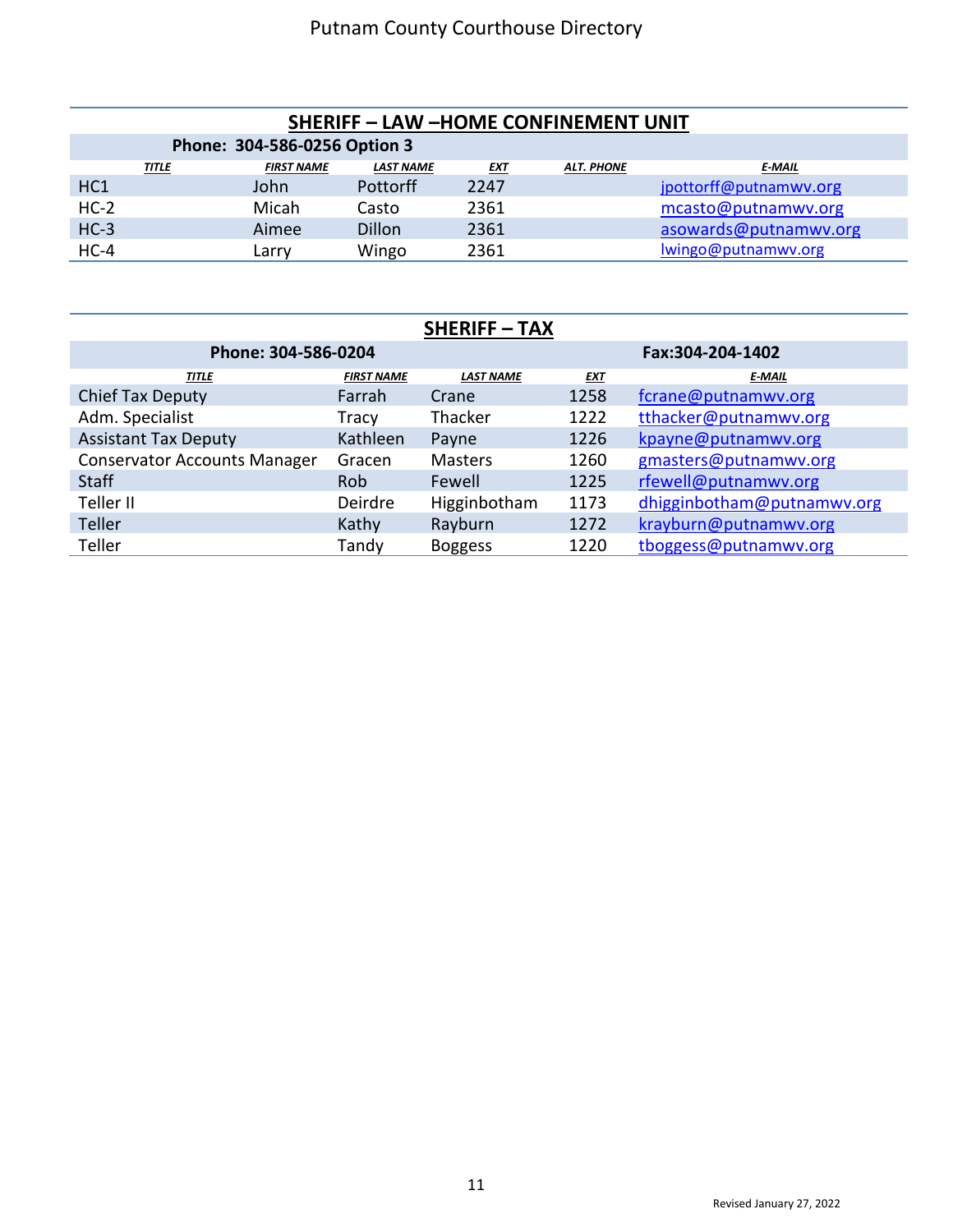| <b>PUTNAM COUNTY EXTENSIONS BY OFFICE</b> |           |  |  |  |  |  |
|-------------------------------------------|-----------|--|--|--|--|--|
| <b>ANIMAL SHELTER</b>                     | 7000      |  |  |  |  |  |
| <b>ASSESSOR - REAL ESTATE</b>             | 5403      |  |  |  |  |  |
| <b>ASSESSOR - PERSONAL PROPERTY</b>       | 5404      |  |  |  |  |  |
| <b>CIRCUIT CLERK</b>                      | 5452      |  |  |  |  |  |
| <b>COMMISSION</b>                         | 5401/5402 |  |  |  |  |  |
| <b>COUNTY CLERK</b>                       | 0202      |  |  |  |  |  |
| <b>MAGISTRATE</b>                         | 5430      |  |  |  |  |  |
| <b>MAGISTRATE CLERK</b>                   | 0234      |  |  |  |  |  |
| PLANNING                                  | 0237      |  |  |  |  |  |
| <b>PROBATE</b>                            | 5419      |  |  |  |  |  |
| <b>PROSECUTOR</b>                         | 5428/5429 |  |  |  |  |  |
| <b>RECORD RM</b>                          | 5413      |  |  |  |  |  |
| SHERIFF TAX                               | 5411      |  |  |  |  |  |
| <b>SHERIFF LAW</b>                        | 5421      |  |  |  |  |  |
| VOTER                                     | 5414      |  |  |  |  |  |

| <b>ALPHA TECHNOLOGIES</b>                                                   |       |      |                |                      |  |  |  |  |
|-----------------------------------------------------------------------------|-------|------|----------------|----------------------|--|--|--|--|
| <b>FIRST NAME</b><br>LAST NAME<br>E MAIL<br><u>EXT</u><br><b>ALT. PHONE</b> |       |      |                |                      |  |  |  |  |
| Jarrod                                                                      | Wells | 1221 | (304) 586-4921 | jwells@alpha-tech.us |  |  |  |  |
| $(304)$ 201-7485<br><b>Alpha</b>                                            |       |      |                |                      |  |  |  |  |

| <b>Putnam County Outside Agencies</b> |                                                                      |              |             |              |                         |  |  |  |
|---------------------------------------|----------------------------------------------------------------------|--------------|-------------|--------------|-------------------------|--|--|--|
| <b>DEPARTMENT</b>                     | <b>TITLE</b>                                                         | <b>FIRST</b> | <b>LAST</b> | <b>PHONE</b> | <b>FAX</b>              |  |  |  |
| Aging Program                         | Director                                                             | Jenni        | Sutherland  | 304-755-2385 | 304-755-2389            |  |  |  |
| <b>Board of Education</b>             | Superintendent                                                       | John         | Hudson      | 304-586-0500 | 304-586-0553            |  |  |  |
| <b>Chamber of Commerce</b>            | President                                                            | Ashley       | Alford      | 304-757-6510 | 304-757-6562            |  |  |  |
| Conv. & Visitors Bureau               | Exe.Director                                                         |              |             | 304-757-7282 | www.putnamcountycvb.com |  |  |  |
| Development Authority                 | Director                                                             |              |             | 304-757-0318 | 304-757-7748            |  |  |  |
| Fire Service Board                    | Administrator                                                        | Richard      | Pullin      | 304-586-5370 | 304-586-1241            |  |  |  |
| <b>Health Department</b>              | Administrator                                                        | Crystal      | Moberley    | 304-757-2541 | 304-757-7287            |  |  |  |
| Library                               | Director                                                             | Megan        | Tarbett     | 304-757-7308 | 304-757-7384            |  |  |  |
| Parks & Recreation                    | Director                                                             | Justin       | Williams    | 304-562-0518 |                         |  |  |  |
| <b>Public Service District</b>        | <b>General Manager</b>                                               | James        | Evers       | 304-757-6551 | 304-757-6558            |  |  |  |
| Solid Waste Authority                 | Director                                                             | Charity      | Fellure     | 681-235-3276 | 304-586-0498            |  |  |  |
| <b>WV DOT County</b>                  | Supervisor                                                           | Jesse        | Miller      | 304-562-6641 | 304-767-1405            |  |  |  |
| <b>WVU Extension</b>                  | <b>Extension Agent-</b><br>Agriculture & Natural<br><b>Resources</b> | <b>Ben</b>   | Goff        | 304-586-0217 | 304-586-0207            |  |  |  |